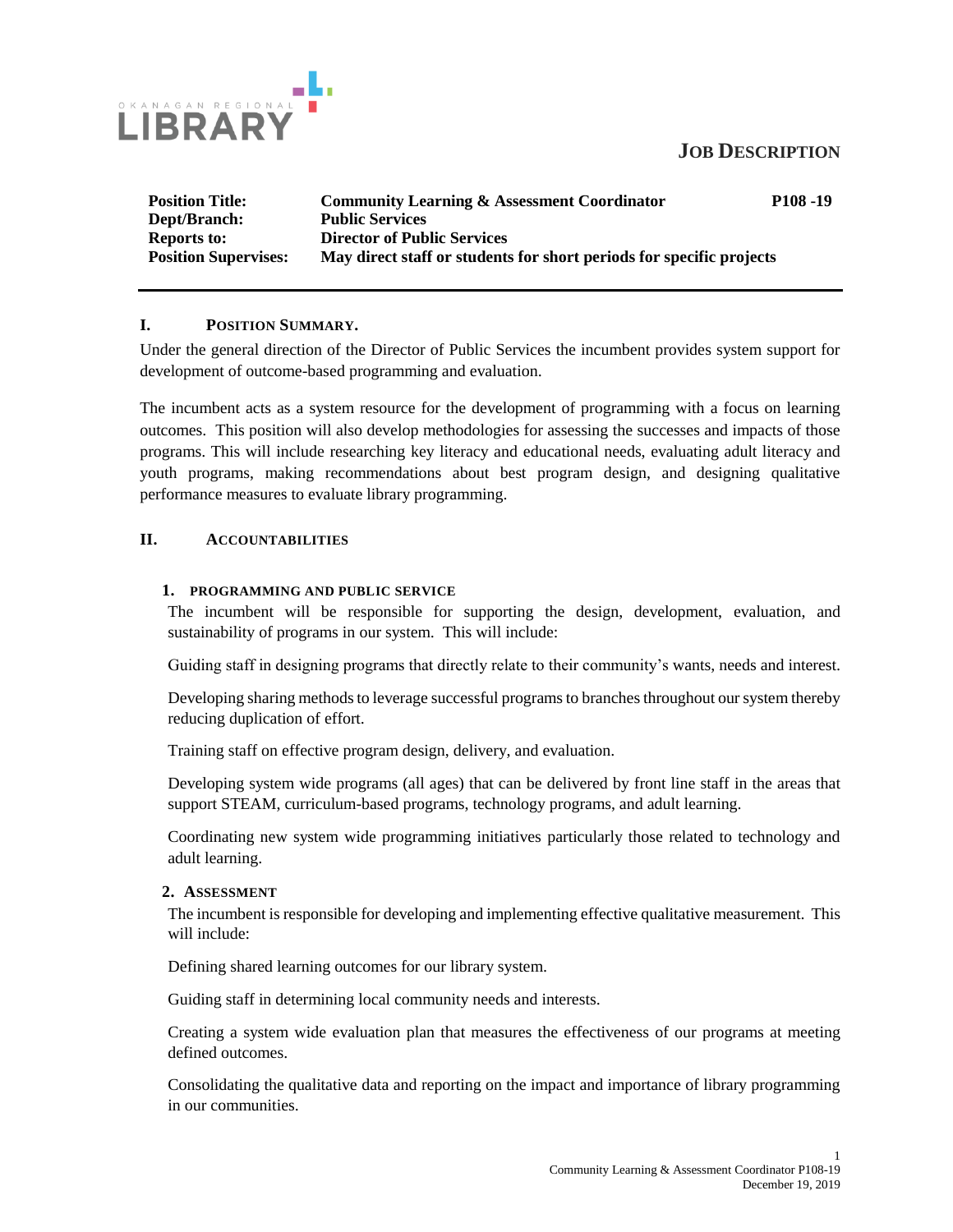### **III. LEADERSHIP AND SUPERVISION**

The incumbent leads the development of qualitative and outcome-based assessment in the ORL. They act in an advisory role to all public services staff who delivery library programming. They work collaboratively with other team members providing advice and assistance in the development of public and staff training programs.

The incumbent will train staff in the areas of outcome-based programming and evaluation.

The incumbent will lead teams or committees as deemed necessary.

The incumbent will serve an advisory role to the senior management team providing assessment data to help guide key strategic directions.

The incumbent will lead projects which may involve:

- directly supervising post secondary or graduate students on cooperative or work experience placements
- indirectly supervising front line staff.

Other duties of similar or lesser complexity and scope may be assigned.

## **IV. WORKING CONDITIONS**

Has contact with staff, local school officials, and community groups throughout our region. Travel is required.

## **V. JOB SPECIFICATION**

### **a. EDUCATION**

Bachelor's degree with post graduate degree or diploma in education and /or a master's degree in Library Science.

### **b. RELATED EXPERIENCE.**

At least one-year experience is required in designing and delivering programs for individuals and groups from varied experiential and educational backgrounds.

Familiarity with the BC school curriculum.

Experience with assessment, research, and evaluation is required.

### **c. OTHER REQUIREMENTS**

- 1. Background in curriculum development is desirable.
- 2. Holds self accountable; takes ownership for personal behaviour, demonstrates transparency in activities and relationships.
- 3. Demonstrated ability to learn, adapt, and work effectively in a collegial team environment.
- 4. Ability to recognize, respect, and work effectively with individuals and groups with diverse perspectives and backgrounds.
- 5. Maintains a broad organizational perspective.
- 6. Excellent written and oral communication skills.
- 7. Recognizes current and emerging needs of community members including non-library users.
- 8. Valid driver's licence required.